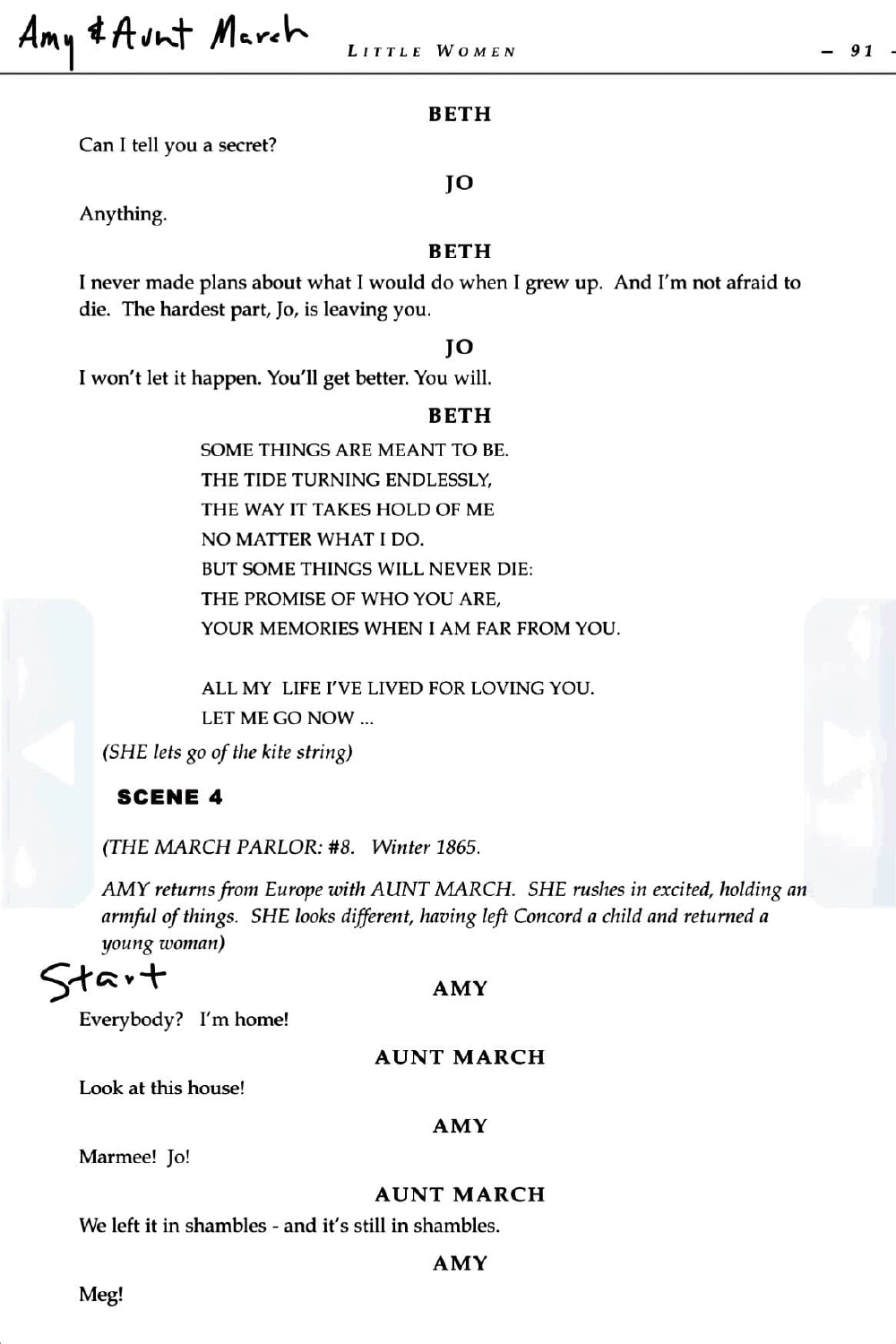## **(AMY)**

*(SHE puts down the things she is holding, removes her bonnet)* 

Did you see the look I gave the coachman, Aunt March? His impertinence! He caught every bump in the road.

## **AUNT MARCH**

One should always be civil to a coachman. You must respect those who have the reins - until you wrench the reins from them.

#### **AMY**

Yes, Aunt March.

*(SHE shouts)* 

Jo! Marmee!

## **AUNT MARCH**

And remember, Amy, you're a lady now.

#### **AMY**

Yes.... I'm a lady.

*(SHE shouts in a ladylike way)* 

Meg! ... When did this house get so small?

## **AUNT MARCH**

As we grow grand, Amy, the world around us often diminishes in size. I have known people who have almost disappeared before my very eyes.

#### **AMY**

*(Running to Aunt March, embraces her, almost in tears)*  You're such a dear, Aunt March! Thank you for everything.

## **AUNT MARCH**

*(Breaking from her)* 

I'll go see to that wretched coachman.

# **AMY**

Remember, Aunt March, respect those who have the reins.

## **AUNT MARCH**

Very good.

*(SHE goes)* 

£: *"'"cJ* 

#### **MEG**

*(Surprised. Entering)*  Amy?!!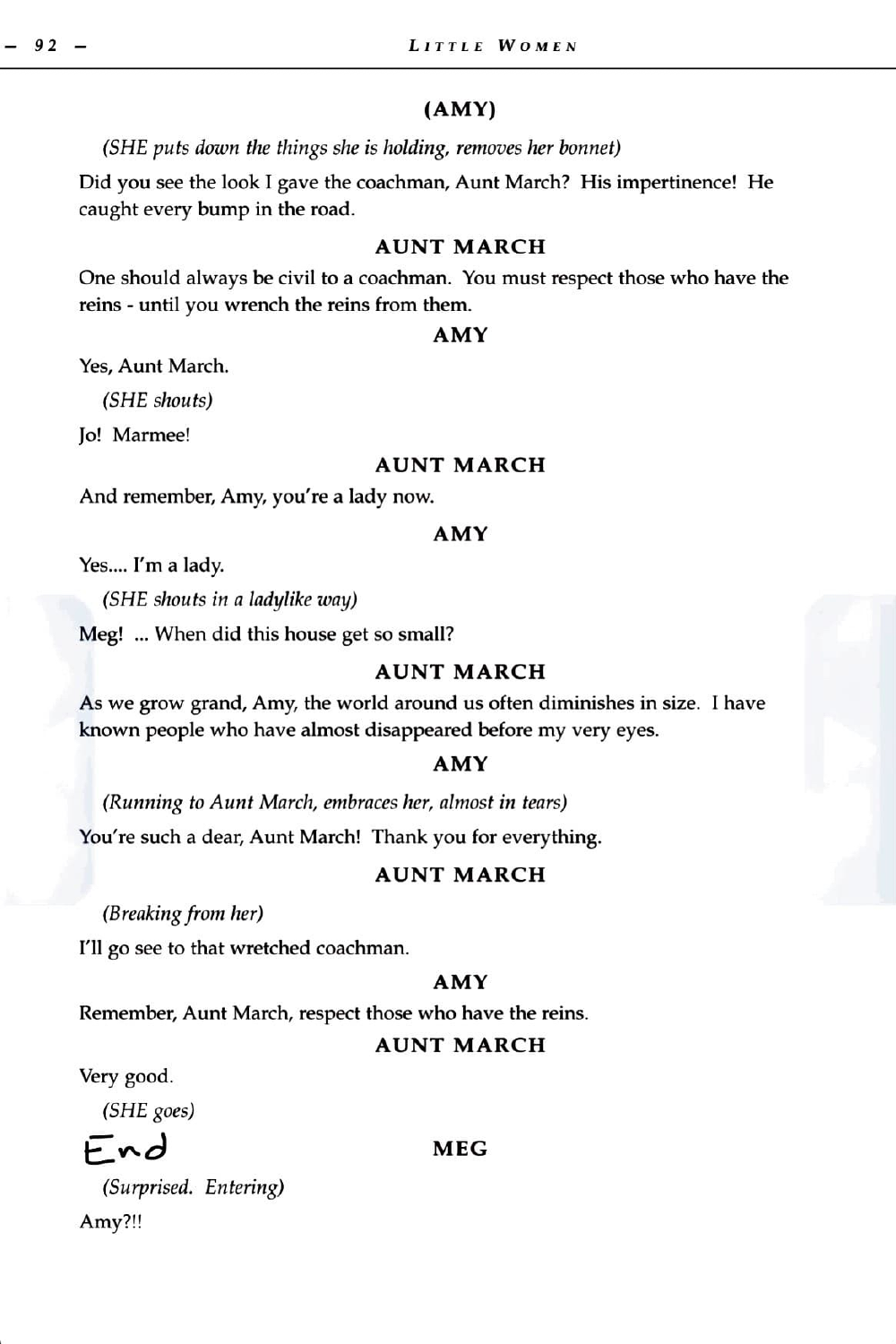

oo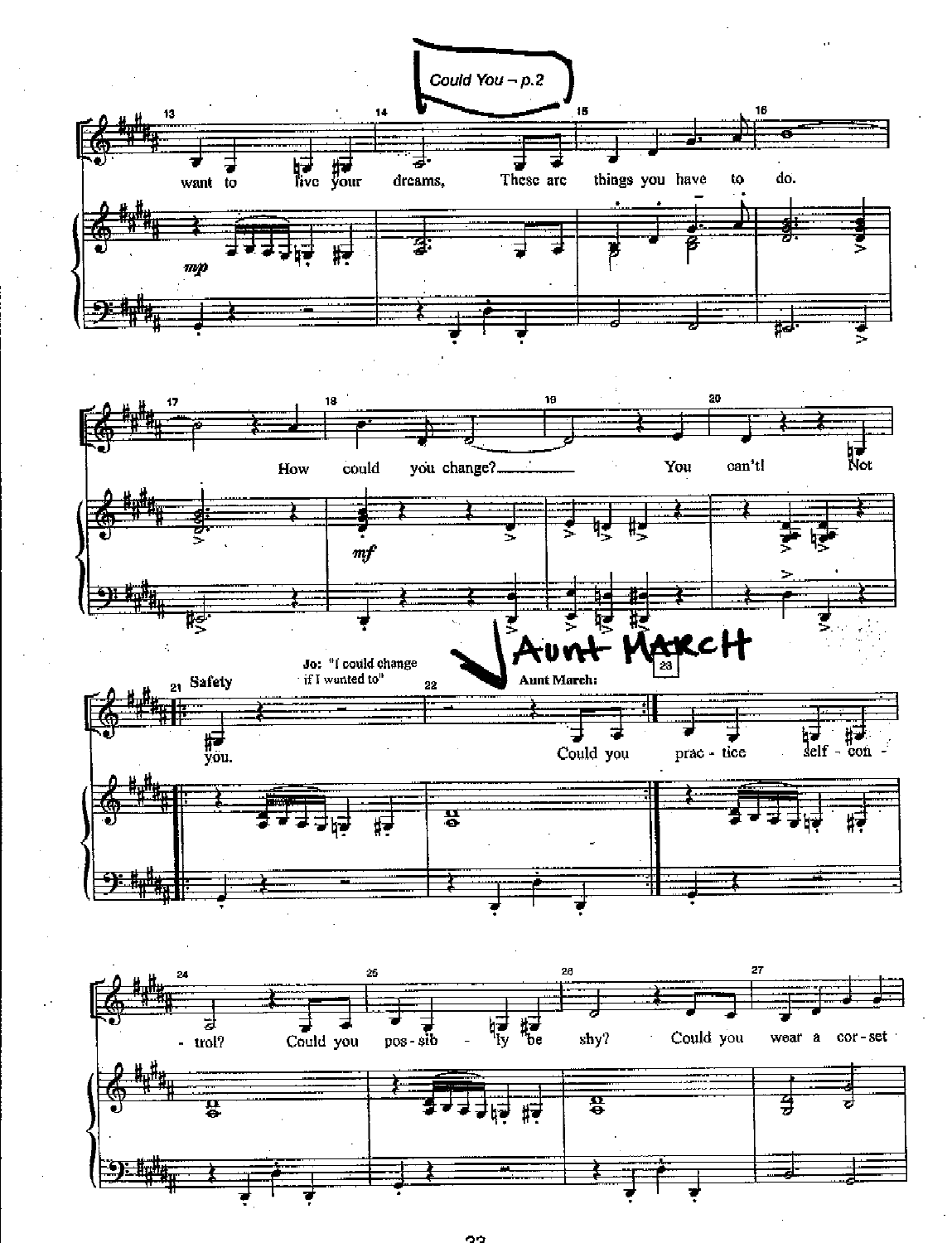

 $-43 -$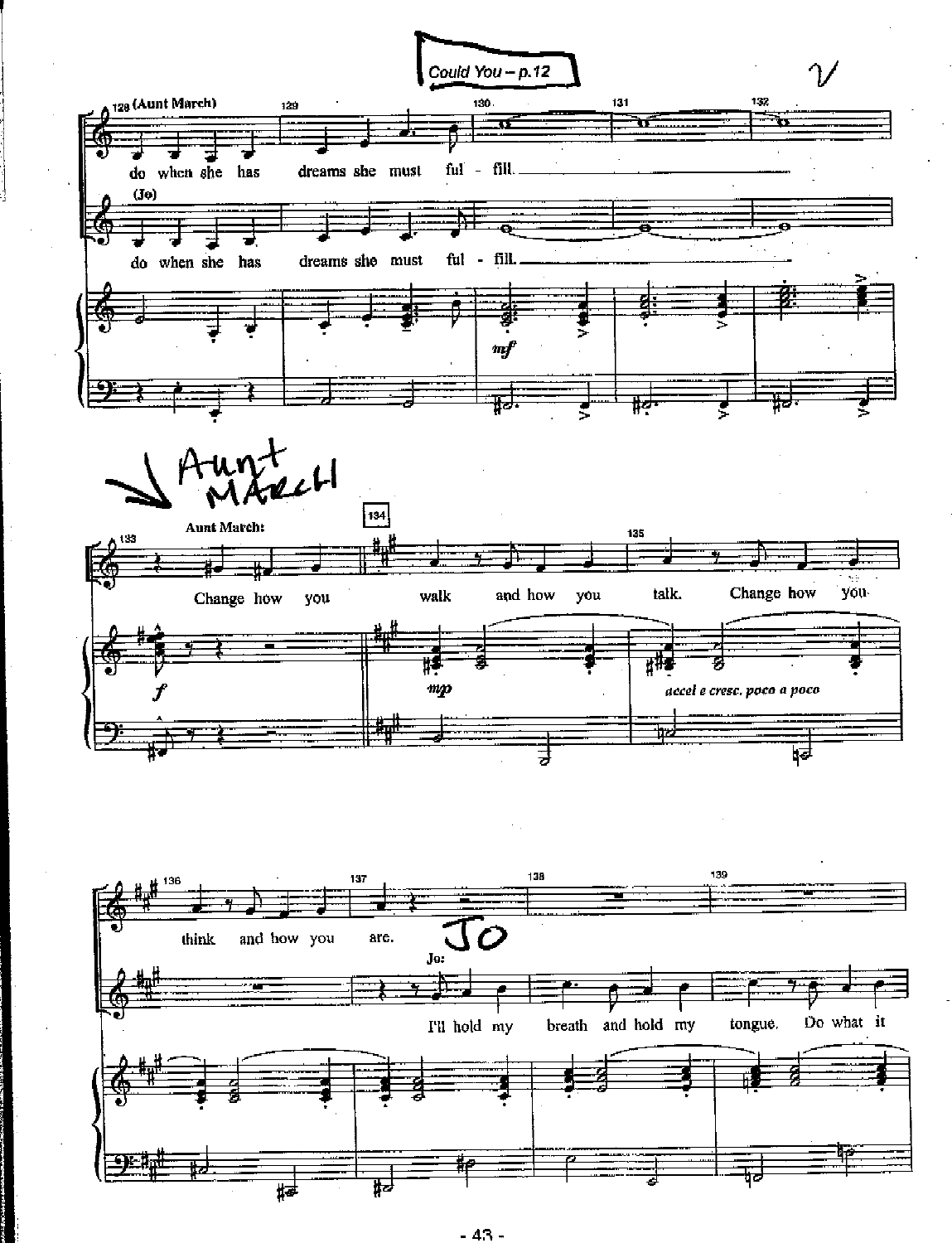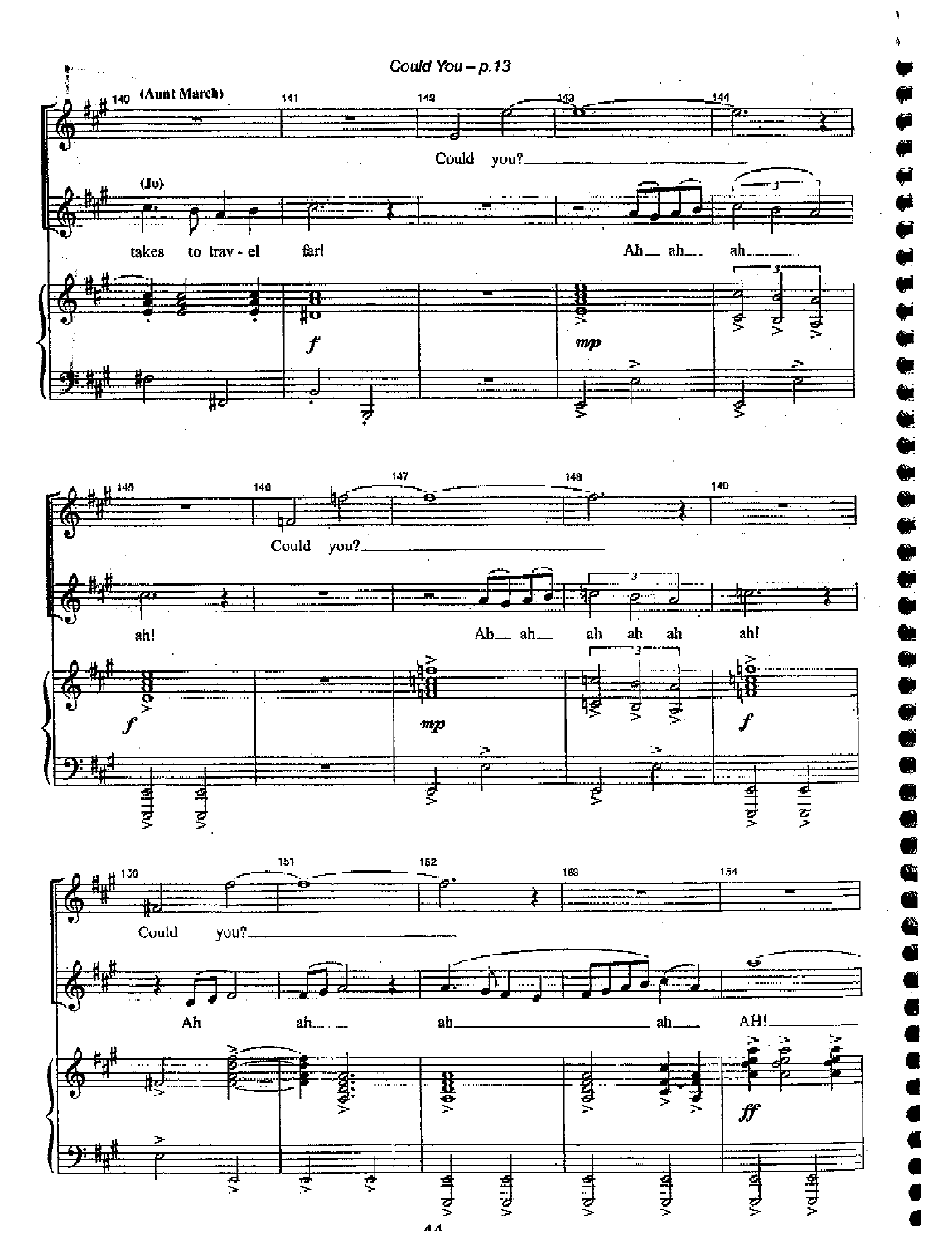

**SEGUE**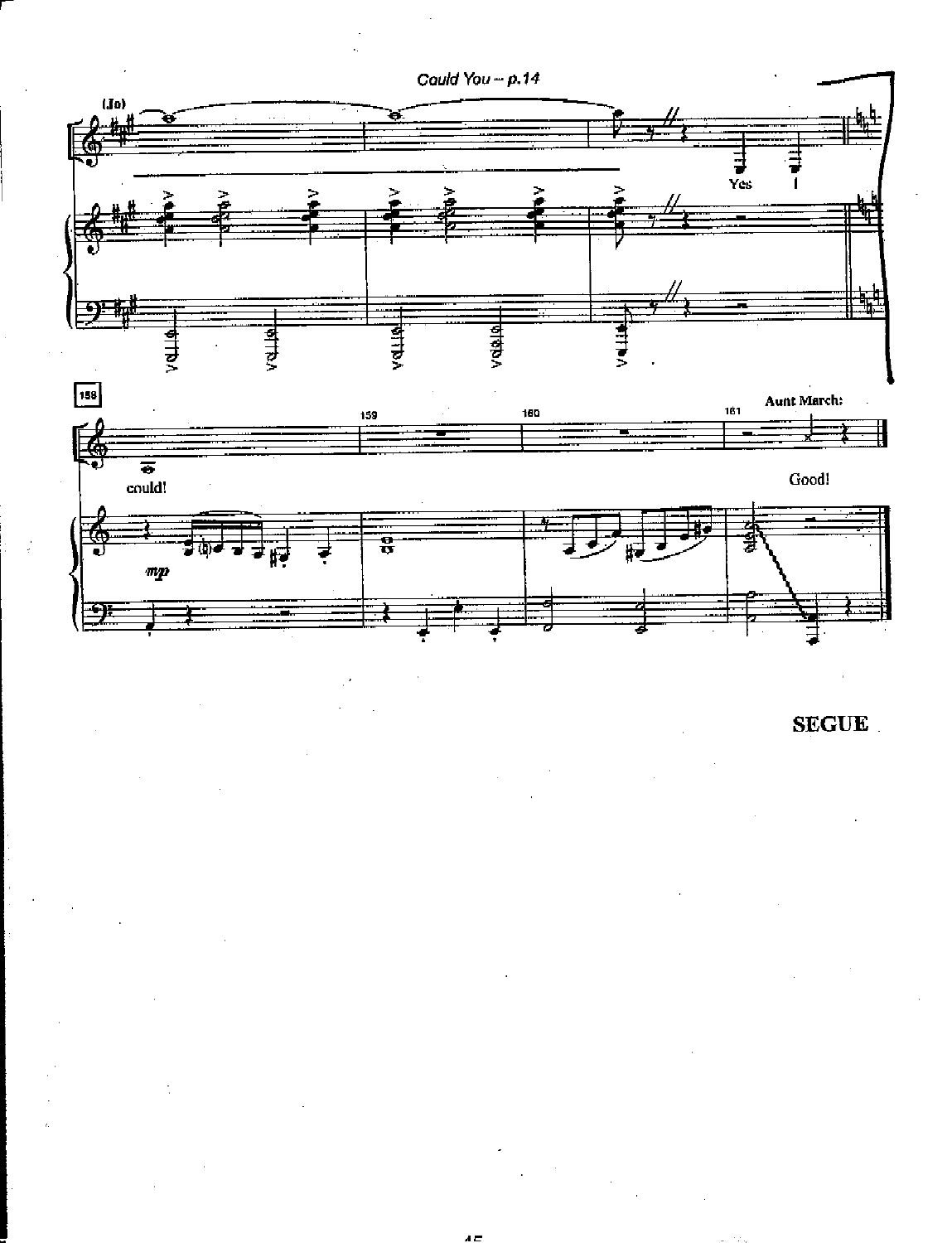